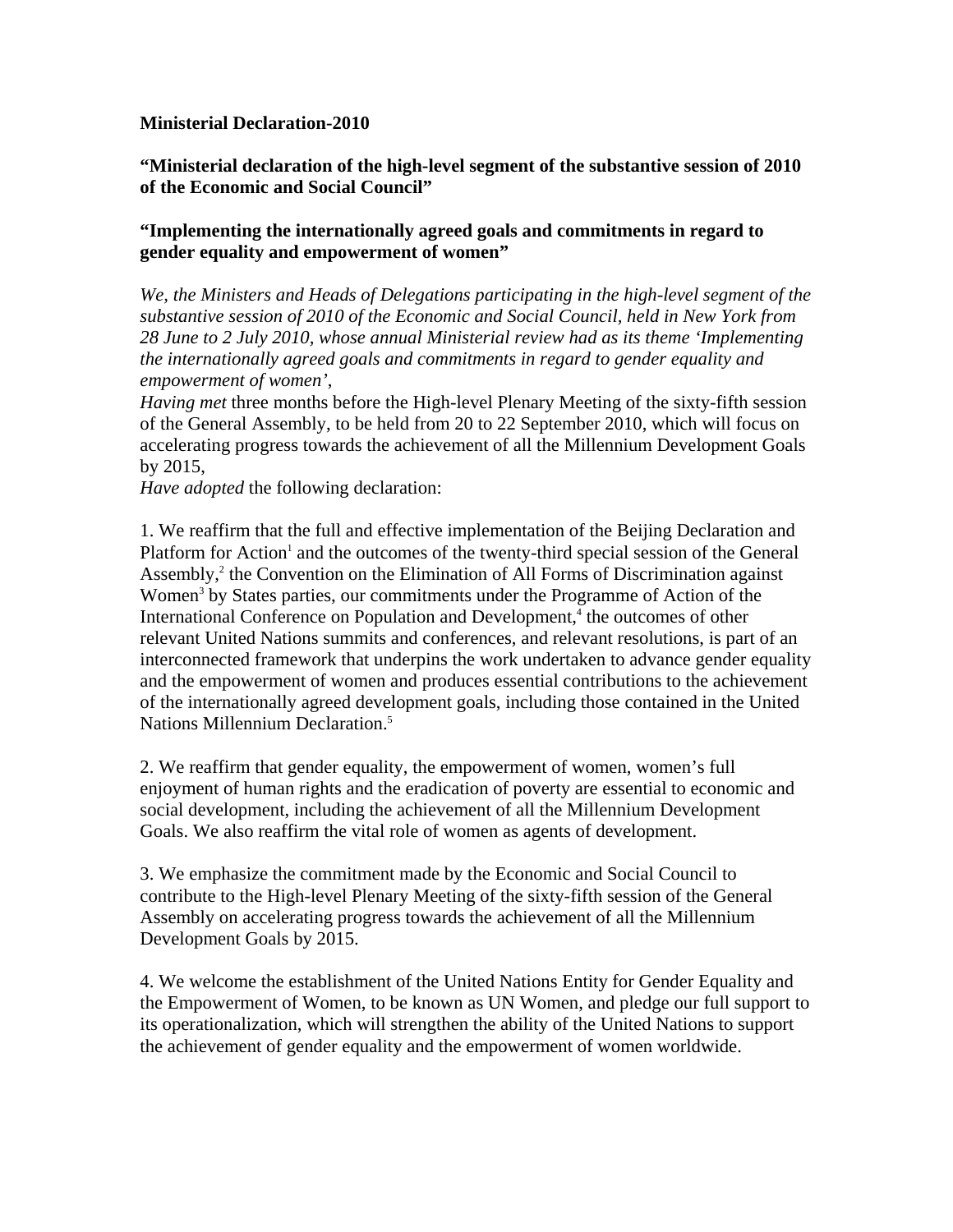5. We express deep concern at the negative impact of the ongoing global crises, such as the financial and economic crisis, the food crisis and continuing food insecurity, and the energy crisis, as well as the challenges presented by natural disasters and climate change to the achievement of gender equality, the empowerment of women and the Millennium Development Goals. We call for enhanced cooperation and concerted action to address these crises and challenges. We recognize that women are disproportionately affected by many of these crises and challenges, but we also recognize that women have a key leadership role to play, including in decision-making, when responding to them.

6. We commit ourselves to taking the necessary steps to achieve all the internationally agreed development goals, in particular the Millennium Development Goals, by 2015.

7. While noting that, in the past decade, some progress has been achieved in realizing the Millennium Development Goals, we express concern at the unevenness of the progress towards achieving the goals and targets both regionally and thematically, in particular Goal 3 on promoting gender equality and empowering women, Goal 5 on improving maternal health, including achieving universal access to reproductive health, and Goal 6 on combating HIV/AIDS, malaria and other diseases, as well as the objectives encompassed within the gender equality-related dimensions of all the other Millennium Development Goals. We stress that investing in women and girls has a multiplier effect on productivity, efficiency and sustained economic growth and that achieving Goal 3 is essential to the achievement of all the Millennium Development Goals.

8. We call for integrated, comprehensive, multi-sectoral and gender-responsive approaches to the achievement of the Millennium Development Goals, which are based on strong coordination and cooperation across all sectors. We commit ourselves to ensuring that national development plans, poverty eradication strategies, strategies for achieving the Millennium Development Goals and other macro-level planning instruments and processes systematically contribute to the promotion of gender equality and the empowerment of women. We underline the critical role of the global partnership for development in achieving the internationally agreed development goals, including the Millennium Development Goals. We therefore call upon all countries to strengthen efforts in this regard.

9. We recognize that action on a number of cross-cutting issues will positively enhance the achievement of the internationally agreed development goals and commitments, including the Millennium Development Goals. Towards this end, we: (a) Stress the need for efforts to tackle discriminatory attitudes and gender stereotypes which perpetuate discrimination against women and stereotypic roles of men and women, and recognize the important role of the media and education in addressing negative portrayals of women and girls;

(b) Emphasize the need for a holistic approach to ending all forms of discrimination and violence against women and girls across all sectors, including through initiatives designed to prevent and combat gender-based violence, to encourage and support efforts by men and boys to take an active part in the prevention and elimination of all forms of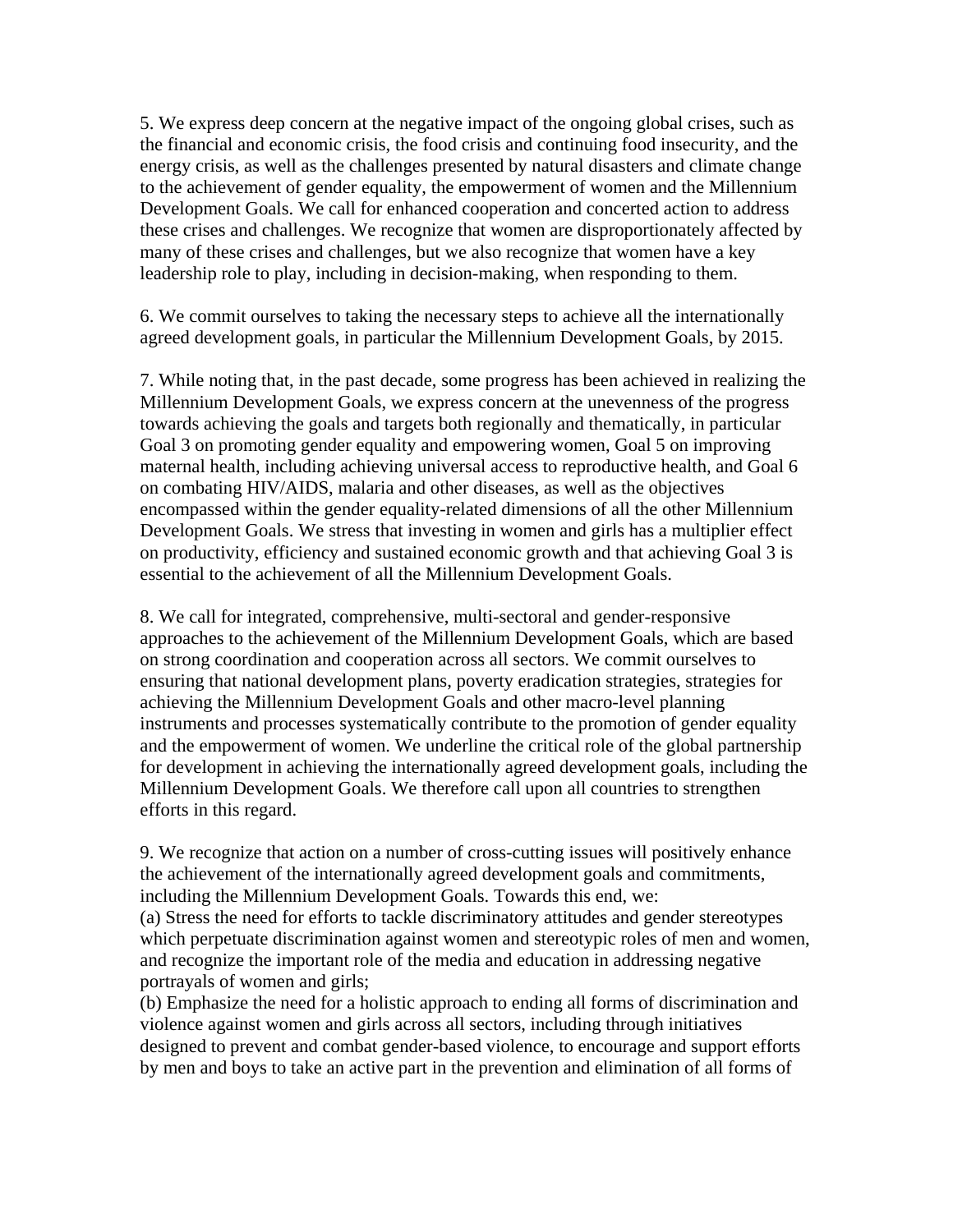violence, especially gender-based violence, and to increase awareness of their responsibility in respect of ending the cycle of violence;

(c) Also emphasize the need for effective measures at all levels to ensure the full empowerment of women in all areas, including equal participation of women and men at all levels and in decision-making processes in all areas;

(d) Further emphasize the critical role of men and boys, and call for measures aimed at fostering their greater involvement in efforts to achieve gender equality and the empowerment of women;

(e) Emphasize the need to strengthen the full integration of women into the formal economy, in particular into economic decision-making, and to improve our ability to measure, in quantitative and qualitative terms, unremunerated and informal work that is not reflected in national accounts in order to more accurately assess and reflect its value in such accounts as well as in economic and fiscal policies, so that women's time can be valued and women and men can enjoy equal treatment, pay and economic power, including through the sharing of paid and unpaid work;

(f) Also emphasize the need for measures to ensure that women and girls with disabilities are not subject to multiple or aggravated forms of discrimination or excluded from participation in the implementation of the internationally agreed development goals, and in this regard further emphasize the need to ensure their equal access to education at all levels, including technical and vocational training, and adequate rehabilitation programmes, health care and services and employment opportunities, to protect and promote all their human rights and to eliminate existing inequalities between women and men with disabilities;

(g) Further emphasize the crucial role and contribution of rural women, including indigenous women, in respect of enhancing agricultural and rural development, improving food security and eradicating poverty, and we stress the need for concerted action at all levels to support rural women's economic empowerment by, inter alia, ensuring women's equal access to productive resources, financing, technologies, training and markets and facilitating rural women's participation in planning and decisionmaking, so that they can realize their full potential.

10. Recognizing that implementation gaps in the achievement of gender equality and the empowerment of women persist, we stress the importance of implementing the following strategies across all areas so as to close those gaps:

(a) Strengthen the political commitment and leadership of all stakeholders, at all levels and across all sectors, in support of gender equality, the empowerment of women, women's full enjoyment of human rights and the eradication of poverty;

(b) Implement comprehensive national policies and action plans on gender equality and the empowerment of women, including for the achievement of the internationally agreed goals and commitments, which include measurable goals, targets and timetables; establish monitoring and accountability mechanisms; and assess the costs of and provide necessary funding for implementation;

(c) Promote the mainstreaming of a gender perspective in the design, implementation, monitoring and evaluation of national policies and programmes in all political, economic and social spheres to ensure that the needs and priorities of women and girls, and men and boys, are taken into account;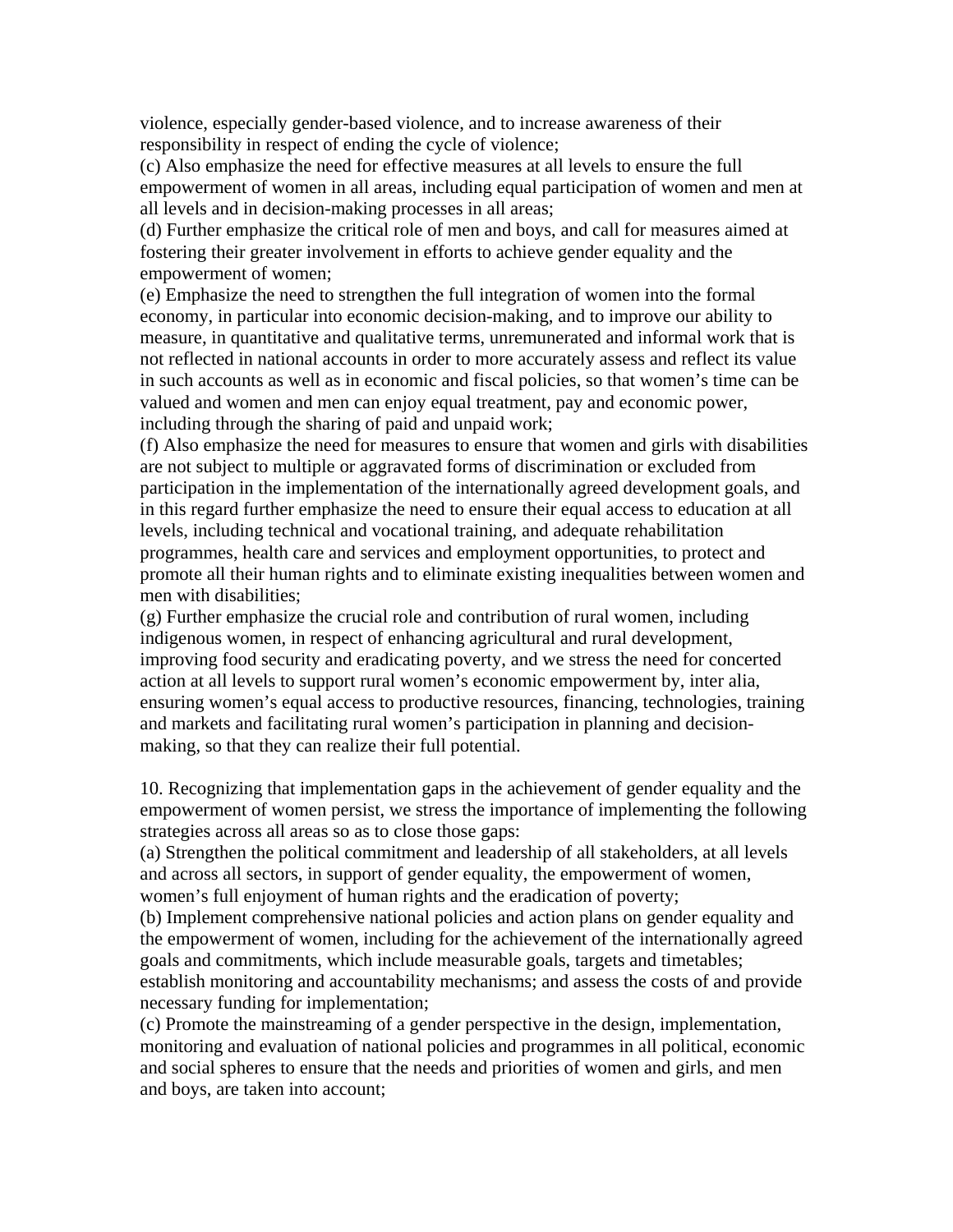(d) Strengthen the capacity of national mechanisms for gender equality and the empowerment of women and, where they exist, national institutions for the promotion and protection of human rights, so as to enable them to play a stronger role across all sectors;

(e) Enact and strengthen comprehensive legal frameworks that promote gender equality and the empowerment of women and prohibit discrimination against women and girls, including, as appropriate, by reviewing existing legal frameworks, and ensure the full and effective enforcement and monitoring of those comprehensive frameworks, as well as take appropriate measures to ensure equal access to justice;

(f) Design and implement programmes, including educational and awareness-raising programmes, that promote the active involvement of men and boys in eliminating gender stereotypes as well as fostering respectful relationships with women and girls; encourage men and boys to become agents of change in promoting and protecting the human rights of women and girls and promote the equal sharing of responsibilities between men and women across the life cycle; and combat stereotypic attitudes concerning women's and men's roles and responsibilities within the family and society at large;

(g) Intensify national efforts, including with the support of the international community, to prevent and eliminate all forms of violence against women and girls; develop measures that encourage and support the efforts of men and boys to take an active role in this regard, as part of strategies of zero tolerance for violence against women and girls; address the consequences of violence against women and girls, including by providing adequate short- and long-term support for victims of violence; and enhance judicial capacity in this regard;

(h) Develop and implement gender-sensitive policies and programmes aimed at promoting women's economic empowerment, including by enhancing their access to full and productive employment and decent work and equal pay for equal work or work of equal value, and at supporting women's technical, managerial and entrepreneurial capacities and initiatives, with a view to ensuring sustainable and adequate incomegeneration and empowering women as equal partners with men in these domains;

(i) Promote and protect women's equal access to adequate housing, property and land, including rights to inheritance, and enable them to secure access to credit, through appropriate constitutional, legislative and administrative measures;

(j) Facilitate access by women to affordable microfinance, in particular microcredit, which can contribute to poverty eradication, gender equality and the empowerment of women;

(k) Ensure women's access to social protection schemes; provide adequate social safety nets; and strengthen State- and community-based support systems as an integral part of social policy, in order to enable women and girls, particularly those living in poverty, to withstand adverse economic environments and so as to contribute to their well-being; (l) Develop and strengthen policies, strategies and programmes designed to address the inequality affecting women and girls in respect of access to and achievement of education at all levels and commit to eradicating illiteracy, to ensuring, by 2015, access to and completion of free and compulsory quality primary education and, in this regard, to reaffirming the Dakar Framework for Action<sup>6</sup> on education for all;

(m) Ensure access of women and girls to formal and non-formal education and vocational training, including lifelong learning and retraining and adult and long-distance education,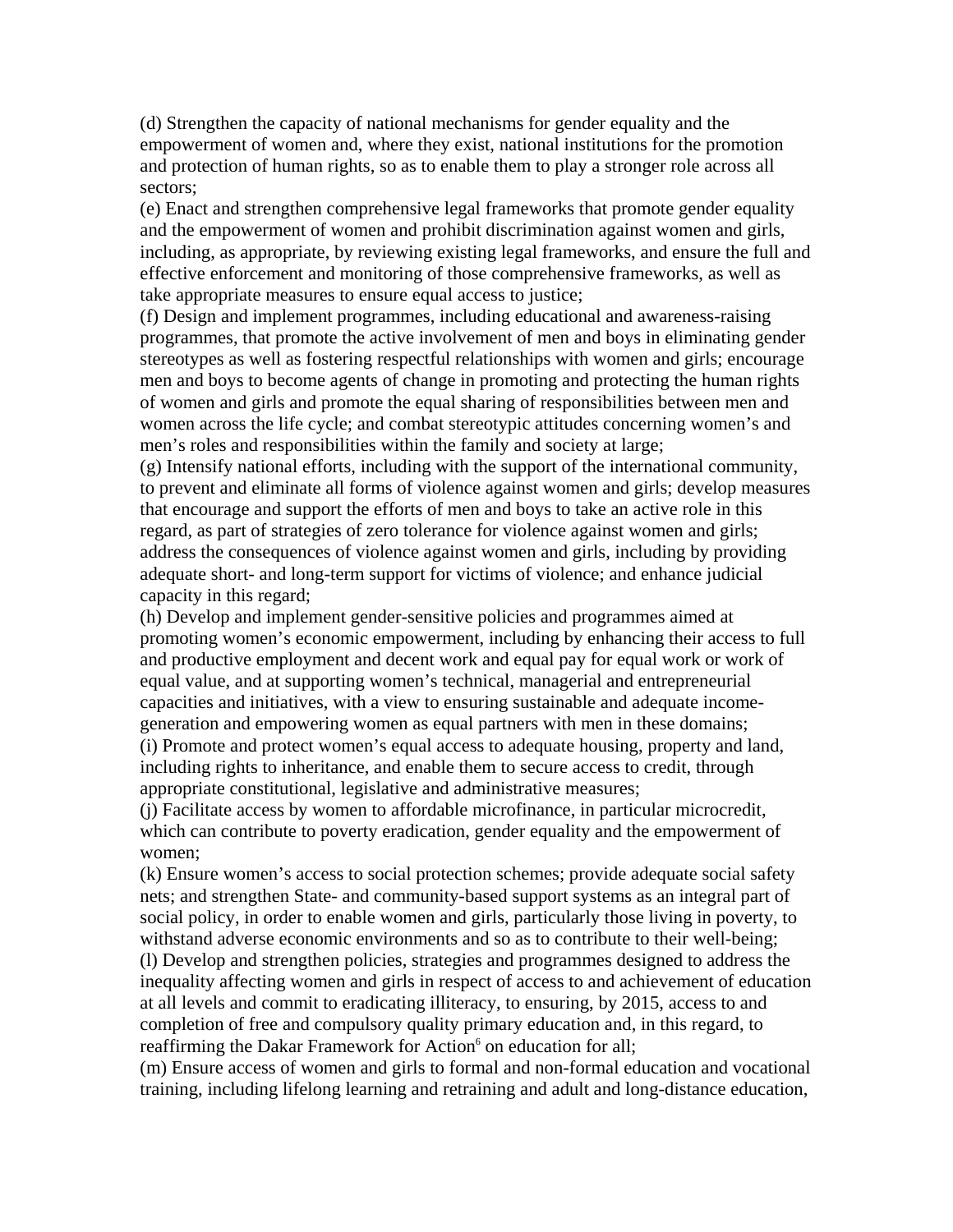including in information and communications technology and entrepreneurial skills, in order to promote the empowerment of women, inter alia, by enhancing and facilitating women's access to full and productive employment and decent work;

(n) Improve access to health systems for women and girls, including through gendersensitive national strategies and public-health policies and programmes that are comprehensive, affordable and better geared to meeting their needs and that encourage women's active participation in their design and implementation. In this regard, we recognize the increasing incidence of non-communicable diseases and their impact on women, and stress the need for multi-sectoral responses and the integration of costeffective interventions aimed at combating these diseases;

(o) Reaffirm that gender equality and the empowerment of women cannot be achieved without promoting and protecting the right of women to enjoy the highest attainable standard of physical and mental health, including sexual and reproductive health. We reiterate our commitments in this regard, including the commitments relating to sexual and reproductive health, and the promotion and protection of all human rights in this context. We emphasize the need for the provision of universal access to reproductive health, including by integrating family planning, sexual health and health-care services into national strategies and programmes;

(p) Strengthen initiatives that would increase the capacities of women and adolescent girls to protect themselves from HIV infection, in view of the feminization of the HIV/AIDS epidemic, and ensure that HIV/AIDS programmes address the specific vulnerabilities and needs of women and girls, taking into account local circumstances. We also emphasize that gender inequality is one of the major drivers of the HIV/AIDS epidemic;

(q) Increase, where necessary, the resources, both human and financial, required to support the implementation of gender-sensitive policies and programmes and for improved tracking and monitoring of expenditures allocated for the promotion of gender equality, the empowerment of women and gender mainstreaming, including by undertaking gender-responsive budget planning, allocation and revenue raising, and encourage the integration of gender perspectives in aid modalities and efforts to enhance aid delivery mechanisms;

(r) Improve and systematize the collection, analysis and dissemination of sex-, age- and disability-disaggregated data; enhance capacity development in this regard; and develop gender-sensitive indicators to support legislative developments, policymaking and national systems for monitoring and reporting on progress and impacts;

(s) Pursue and strengthen a broad range of partnerships at the national and international levels in a sustainable manner, including among members of the international community, Governments, civil society, including women's organizations, and the private sector, and the active involvement of all relevant stakeholders, in particular in supporting the efforts of national authorities to effectively plan and implement their commitments towards gender equality and the empowerment of women.

11. We underline our commitment to strengthening national efforts, including with the support of international cooperation, aimed at addressing the rights and needs of women and girls affected by natural disasters, armed conflicts, other complex humanitarian emergencies, trafficking in persons and terrorism, within the context of actions geared to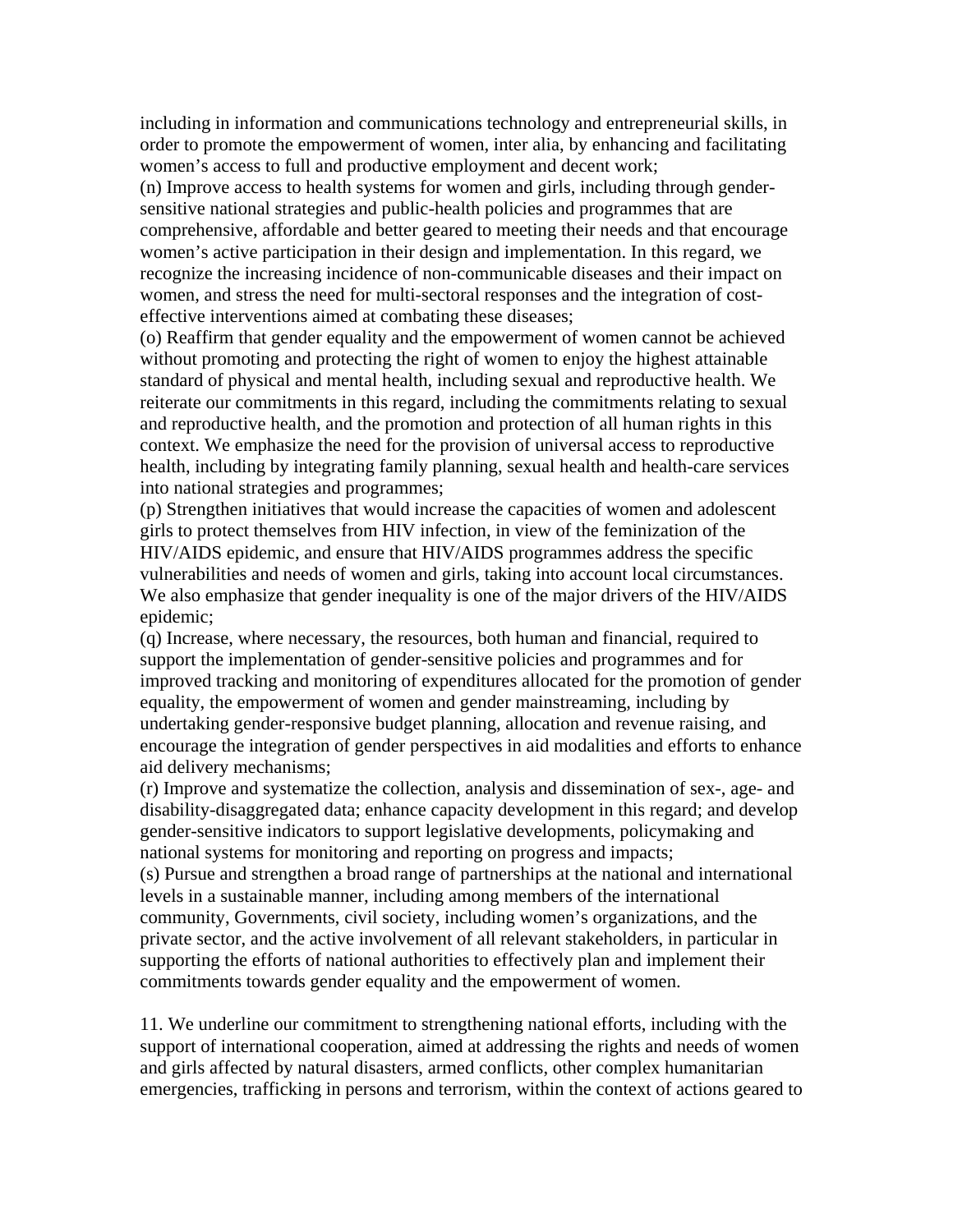the realization of the internationally agreed goals and commitments related to gender equality and the empowerment of women, including the Millennium Development Goals. We also underline the need to take concerted actions in conformity with international law to remove the obstacles to the full realization of the rights of women and girls living under foreign occupation, so as to ensure the achievement of the above-mentioned goals and commitments.

12. We urge developed countries that have not yet done so, in accordance with their commitments, to make concrete efforts towards meeting the target of 0.7 per cent of their gross national product for official development assistance to developing countries and the target of 0.15-0.20 per cent of their gross national product for official development assistance to least developed countries, and encourage developing countries to build on the progress achieved in ensuring that official development assistance is used effectively to help meet development goals and targets and to help them, inter alia, to achieve gender equality and the empowerment of women.

13. We request the Economic and Social Council to take appropriate action to promote and ensure effective and systematic gender mainstreaming in all areas of its work, including in its subsidiary bodies.

14. We reaffirm the importance of the equal participation of women and men at all levels in the prevention and resolution of conflicts and in peace building processes, and commit ourselves to intensifying our efforts in this regard. We note the upcoming tenth anniversary of the adoption of Security Council resolution 1325 (2000). We urge the Economic and Social Council and the Peace building Commission, in pursuance of their relationship as established in the 2005 World Summit Outcome,<sup>7</sup> to explore ways of strengthening the contribution of women towards this end.

15. We recognize the important role of the United Nations system in supporting the efforts of Member States to implement their commitments to gender equality and the empowerment of women, and also recognize the importance of strengthened coordination, coherence, efficiency and accountability within the United Nations system as well as enhanced partnerships with relevant stakeholders, including the private sector, non-governmental organizations, including women's organizations, foundations and other entities of civil society. In this regard, we take note of the contributions and opportunities offered by recent ongoing initiatives, such as the Secretary-General's campaign "UNiTE to End Violence against Women" and, inter alia, the United Nations Trust Fund in Support of Actions to Eliminate Violence Against Women; the Secretary-General's Network of Men Leaders; the Global Jobs Pact, adopted on 19 June 2009 by the International Labour Conference at its ninety-eighth session; and the Women's Empowerment Principles: Equality Means Business, which offer guidance on how to empower women in the workplace, the marketplace and the community. We encourage the Secretary-General to take a more comprehensive approach in addressing all twelve critical areas identified in the Beijing Declaration and Platform for Action.